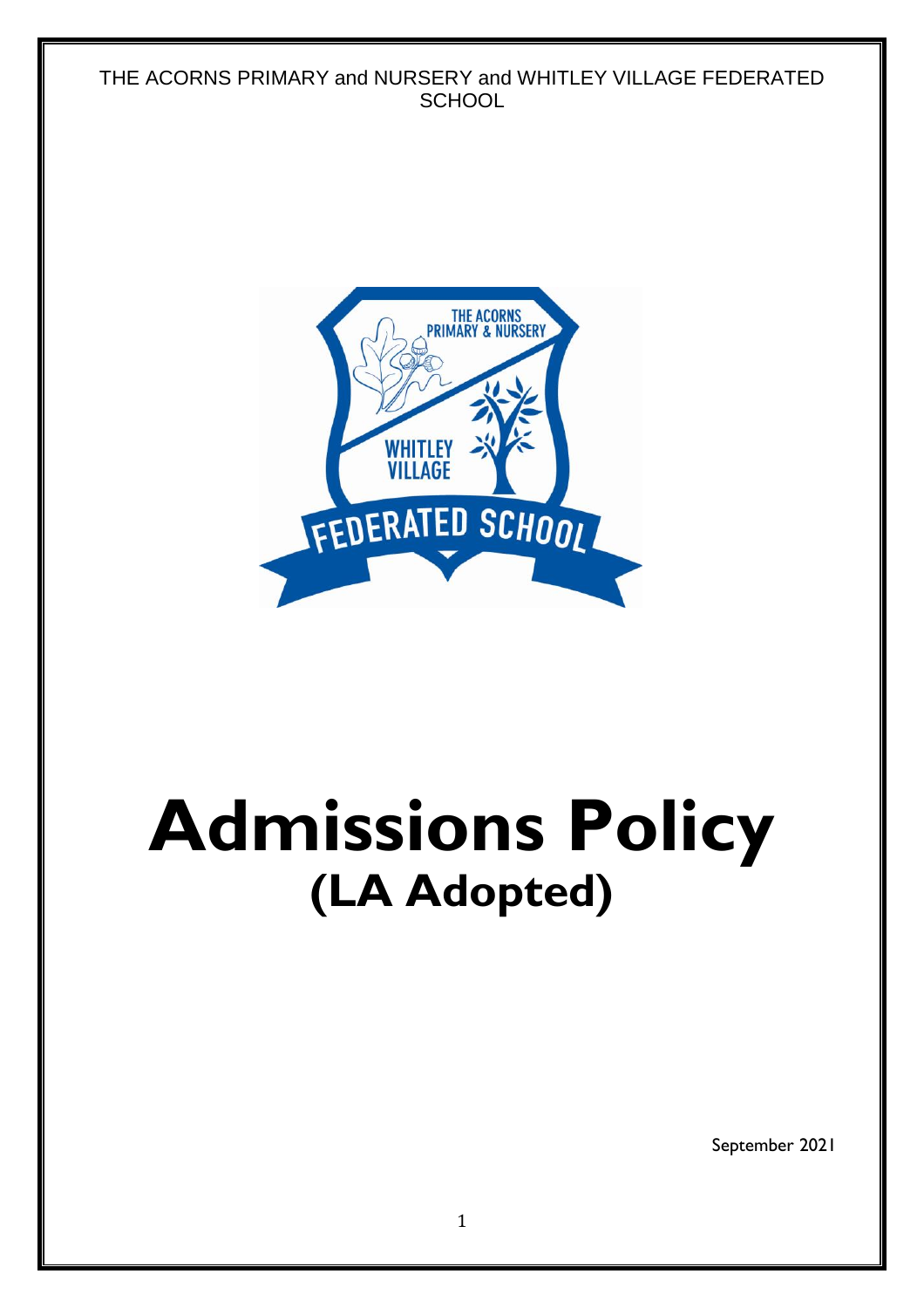### **Determined admission arrangements for 2021-2022 for Cheshire West and Chester community and voluntary controlled schools**

### **Part one**

Applications for school places for the normal admission round into reception the September following the child's fourth birthday, transfer to secondary school the September following the child's eleventh birthday and applications received for in year (i.e. into any year group outside the normal admission round), shall be determined in accordance with the provisions set out below. These admission arrangements apply to all community and voluntary controlled schools, as listed in Part three, admissions within the borough for the school year 2022-23 and for subsequent years, subject to any review.

### **Compulsory school age**

Children reach compulsory school age at the beginning of the term following their fifth birthday. Under the council's policy, children may start school in the reception class in the September following their fourth birthday. Applications for admission are normally considered in relation to the availability of places in the child's chronological age group, other than in exceptional circumstances. Parents can request that the date their child starts school in the reception class is deferred until later in the school year or until the child reaches compulsory school age in that school year. Applications for deferred admissions must be made by the published closing date. For parents and carers with children born between 1 April and 31 August they should contact the authority to obtain information on the 'Summer Born Policy' and for advice if they wish to consider delaying their child's entry for a full year. Parents and carers considering this option must apply in the child's chronological year group to ensure that they are part of the process should they decide not to delay their child's entry. The vast majority of children in Cheshire West and Chester are taught in their chronological year group. To help younger children adjust to school, schools may propose to phase full time admission over the first four weeks of term, admitting these children on a part time basis. However it should be noted that parents have the right to insist that their child receives full time from the start of September and that they also can request that their child attends school on a part time basis until the child reaches compulsory school age.

### **Secondary transfer**

For transfer to secondary school, children will normally transfer at the beginning of the autumn term following their eleventh birthday. In exceptional circumstances requests can be made for early or late transfer to secondary school. Parents and carers considering such a request must in the first instance speak to the head teacher of the child's primary school. However, parents and carers must apply for a school place by the published closing date. The application should include details of the request for a place outside of the chronological age range to ensure that if early or late transfer is not agreed that their child is not disadvantaged and is included in the secondary transfer process.

### **Application process**

Applications from Cheshire West and Chester residents for places in local authority maintained schools and academies, including applications for schools maintained by other local authorities, must be made on the Cheshire West and Chester Council common application form. The application process will begin on 1 September 2021. Appendix 1 As required by law, Cheshire West and Chester Council makes arrangements for parents and carers resident within the authority's administrative area to express up to three preferences for any English authority school/s, ranked in order of priority, using the council's common application form or online application facility and to give reasons in support of each preference, including any supporting documentation, before any places are offered.

Applicants not resident in an English authority or resident abroad should apply on the common application form or online application facility to Cheshire West and Chester Council if they wish to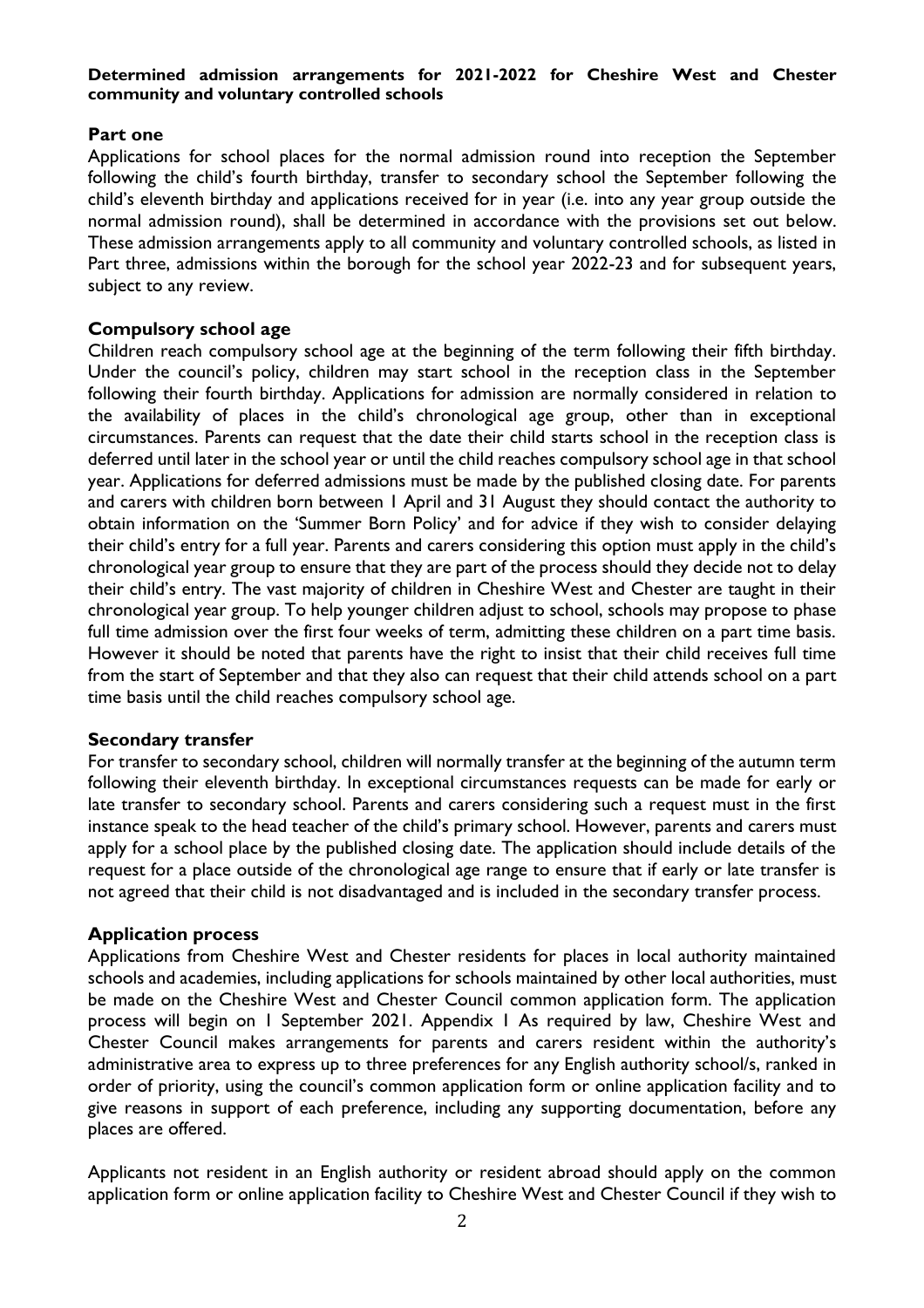be considered for a Cheshire West and Chester school or academy. Applications received for the admission of pupils who are not resident in Cheshire West and Chester authority are always considered on an equal basis in relation to oversubscription criteria and deadlines as Cheshire West and Chester residents.

## **Acknowledgements**

An acknowledgement confirming receipt of applications can be provided on request from parents and carers. A stamped addressed envelope must be provided. Online applicants will receive an automated email acknowledgement.

### **Children with a statement of special educational needs or an education health and care plan**

Section 324 of the Education Act 1996 requires the governing bodies of all maintained schools to admit a child with a statement of special educational needs or education health and care plan that names their school.

## **Published admission numbers**

The council in relation to community and voluntary controlled schools have set published admission numbers, which is the number of children that will be admitted into the relevant age group in the normal admission round. If the Council receive an increase in applications in certain areas of the borough, the council where necessary, will use its power as the strategic commissioner of school places to temporarily increase the number of places available above the published admission number. These increases will not constitute an increase to the published admission number as stated in paragraph 1.4 of the School Admissions Code December 2014.

For applications received in year, which are those received after the first day of the school year into the relevant age group or into any other year group, the published admission number will normally continue to be applied as the relevant age group progresses through school. There may be occasions when a school's organisation permits the admission of additional children into an oversubscribed cohort at the expense of places in an undersubscribed cohort. Should there be subsequent application to the undersubscribed cohort it may not be possible to admit to the published admission number.

Published admission numbers for Cheshire West and Chester maintained schools are listed in the authority's composite prospectus which is available on the council's website at the start of the application process.

All preferences made in accordance with the local authority's admission arrangements will be met except where this would prejudice the provision of efficient education or the efficient use of resources, when the year group in question is full. In some circumstances the local authority may Appendix 1 agree with the school that admitting further pupils will not adversely affect the school in the longer term. In such circumstances, a preference will be met, even where the year group is full. Unless the child is a permitted exception as defined in The School Admissions Code, December 2014, the local authority will not normally be able to agree admission over the published admission number where to do so would result in a breach of infant class size legislation. The law requires that infant classes, where the majority of children will reach the age of five, six or seven, contain no more than 30 pupils with a single qualified teacher.

## **Oversubscription criteria**

Where more applications are received than there are places available and after the admission of pupils with statements of special educational needs or an education health and care plan, where the school is named in the statement, preferences for community and voluntary controlled schools,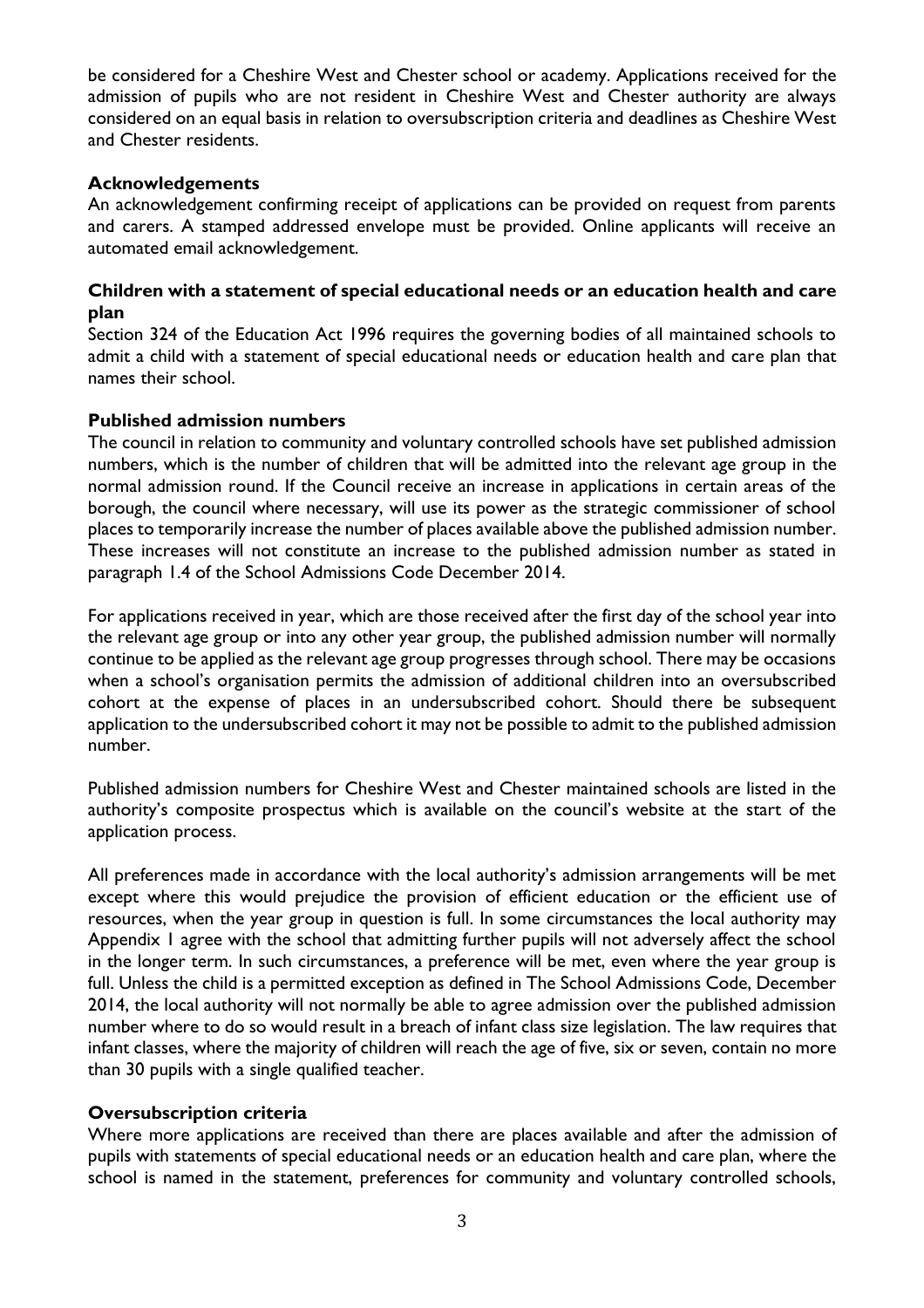together with any supporting information, will be considered in accordance with the council's published oversubscription criteria as follows:

• A looked after child or a child who was previously looked after by an English Local Authority but ceased to be so because they were adopted or became subject to a child arrangements or special guardianship, order. A looked after child is a child who is in the care of a local authority or being provided with accommodation by a local authority in the exercise of their social services functions, as defined in section 22(1) of the Children Act 1989.

• A looked after child or a child who was previously looked after outside England but ceased to be so because they were adopted or became subject to a child arrangements or special guardianship, order. A looked after child is a child who is in the care of a local authority or being provided with accommodation by a local authority in the exercise of their social services functions, as defined in section 22(1) of the Children Act 1989.

• Siblings. Pupils with brothers or sisters, step brothers or step sisters, half-brothers or halfsisters, adopted brothers or adopted sisters living together as part of one household, already attending the preferred school in years reception through to year five in a primary school, years seven to ten and year twelve in a secondary school and expected to continue at the school in the following school year, at the time of admission. Siblings in year six and year eleven will not be considered under this criterion for the normal admission rounds.

• Children resident within the designated catchment zone of the school. Children will be classed within this category if they and their parents or carers are resident within the area served by the school at the time of application. However, for the normal admission rounds, the authority may consider a change of address providing the child is resident in the new property and supporting documentation is received by 10 December 2021 for secondary transfer and 18 February 2022 for reception applications, when the authority will begin the allocation of places process.

• Children not resident within a school's local catchment zone but attending a school designated as a partner school for admissions purposes. (Only applicable for secondary applications)

### **Equal preferences**

All preferences will be considered on the basis of the equal preference model for allocating places, in accordance with legal requirements. This means that in the first instance, all preferences will be considered against the school's published oversubscription criteria only, without reference to the preference ranking. Where a pupil can potentially be allocated more than one school place stated on the application form, the single offer, determined by the home authority, will be for the school ranked highest on the application form by the parents or carers.

If the pupil is a Cheshire West and Chester resident and Cheshire West and Chester Council, as the home authority, is not able to offer any of the preferences stated on the form a place will be allocated at the nearest Cheshire West and Chester school (including faith schools) with known vacancies using the authority's mapping system for measuring straight line distances from the Basic Land and Property Unit point of the home address to the Basic Land and Property Unit point of the school in miles.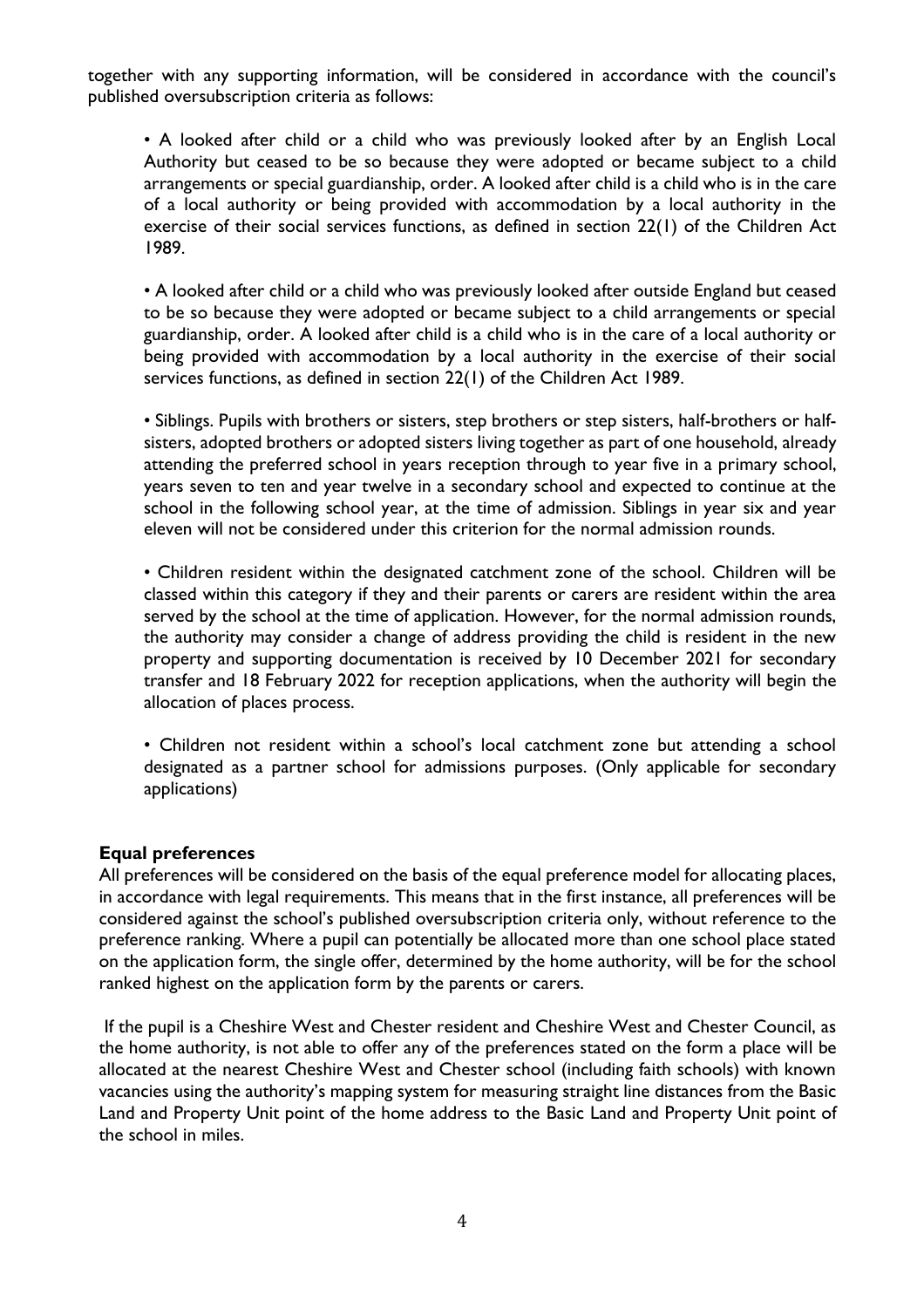Where an application has been received from a parent resident in another authority and a place cannot be offered, Cheshire West and Chester Council will not allocate an alternative school place.

### **Children of multiple births**

In relation to children of multiple births, exceptionally it may be necessary to offer places over the published admission number. This is to ensure that, as far as possible, siblings (twins, triplets or children from other multiple births) can attend the same school. In normal circumstances the local authority will not be able to agree admission over the published admission number where to do so would result in a breach of infant class size legislation, which requires that infant classes, where the majority of children will reach the age of five, six or seven contain no more than 30 pupils with a single qualified teacher. However the School Admissions Code, December 2014 allows the admittance of a sibling in the same school year (twins, triplets or children from other multiple births) as a permitted exception where one sibling can be offered and not the other. This is a discretionary permitted exception and may not be agreed if the admittance of more children into a particular year group would cause prejudice to the efficient education and efficient use of resources to other children in that year group.

### **Children of UK service personnel**

Places will be allocated in advance of the family arriving in the area for children of UK service personnel and veterans, if accompanied by an official government letter which declares a relocation date and a unit postal address or quartering area address for considering the application against local authority oversubscription criteria. In addition it may be necessary to offer places above the published admission number as the School Admissions Code, December 2014 allows the admittance of a forces child as a permitted exception in relation to infant class size legislation. This is a discretionary permitted exception and may not be agreed if the admittance of more children into a particular year group would cause prejudice to the efficient education and efficient use of resources to other children in that year group. Consideration for applications for children of UK service personnel and veterans is given in accordance with the Cheshire West Armed Forces Covenant.

## **Parents and Carers with shared responsibility for a child**

Where parents or carers have shared responsibility for a child the place of residency will be determined as the address where the child lives for the majority of the week, for example, where the child wakes up between Monday to Friday. Full details must be submitted in writing to enable the local authority to determine which address will be used for the purpose of admission. A panel of officers will consider the information provided. If the panel agree that sufficient evidence has been provided, then this address will be used for the purpose of assigning a criterion to the application.

Where the local authority is unable to reach a decision based on the information received, for example, where a child lives equally with both parents, the address provided for claiming child benefit and where appropriate, child tax credits or equivalent will be applied to the admission application. In such circumstances, documentary evidence must be provided. Any delay in receiving any required information will result in the local authority determining residence for the purpose of admission based on the information available to it.

In the event of two applications being received for a child residing equally with both parents/carers, neither application will be considered and the parents/carers will be asked to agree a single application between themselves.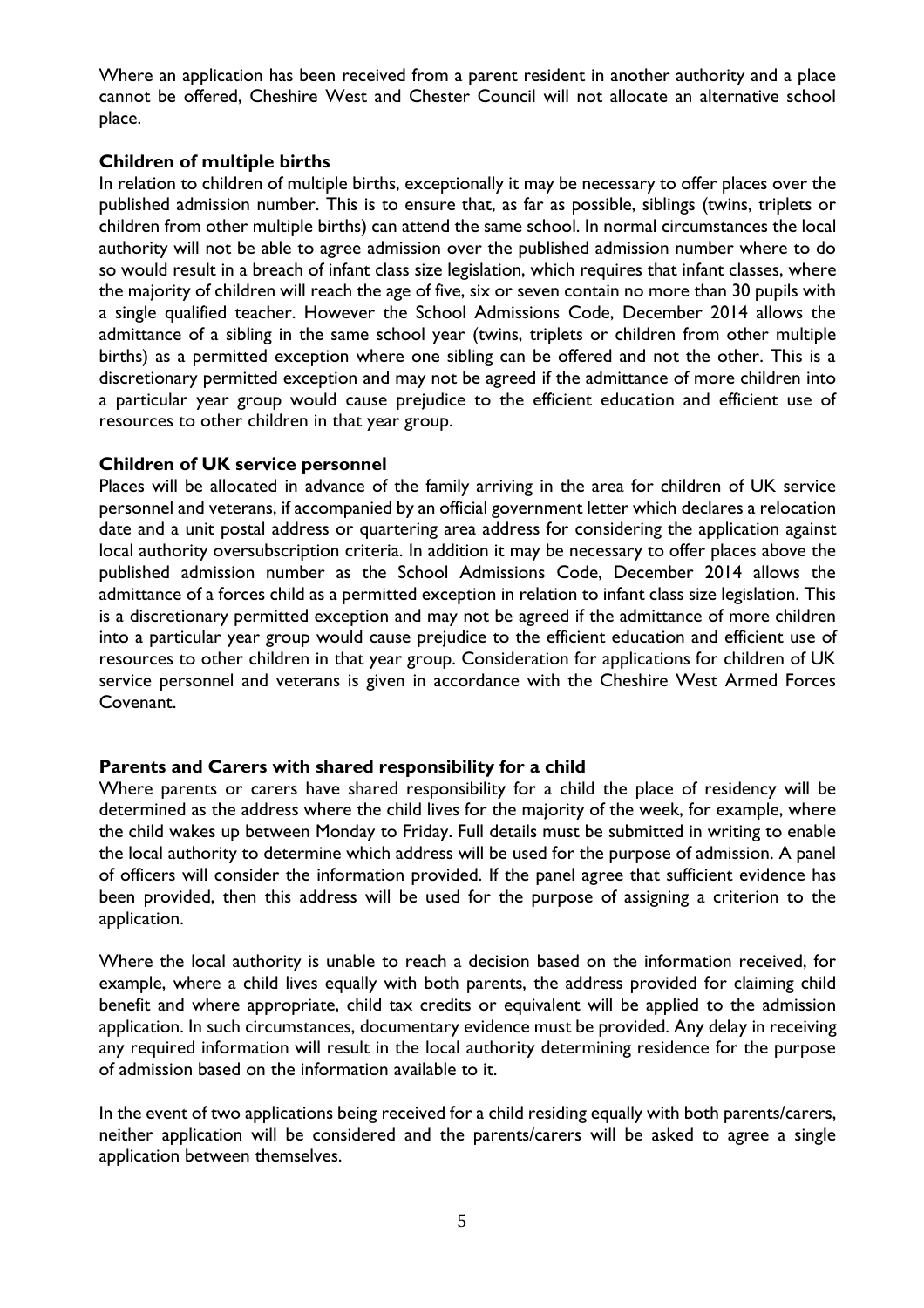# **Moving house**

Parents and carers must inform the authority immediately of a change of address, even if details of a future change of residency were included on the application form as this may change a child's oversubscription criteria for a particular school. The authority will require supporting evidence to show that the place of residency has changed, for example completion of sale, tenancy agreements, council tax and utility bills and any other information considered relevant to the application, including disposal of previous property. In addition proof that the child now resides at the new property will be required i.e. child benefit or child tax credit. For normal admission round supporting evidence must be received by the date as stated in part two.

In respect of applications made as part of the normal admission round, for example, into the reception class in a primary school and into year seven as a secondary transfer in September for the first time, information and supporting evidence must be received by the dates in part two of these arrangements. Proof of residency received after the published dates will not be used to process the application, but will be used to send the decision letter on the published offer date.

## **Waiting lists**

Waiting lists will be held in oversubscription criteria order and not on a first come, first served basis. A vacant place will be reallocated to the child with the highest oversubscription criteria on the school's waiting list on the day the place became available. Placing a child's name on a waiting list does not affect the statutory right of appeal. Waiting lists must be held until the end of the autumn term.

### **Normal admission round**

The normal admission round refers to applications made before the offer release date for admission into the relevant age group i.e. into a reception class in a primary school or year seven in a secondary school in September.

Waiting lists for oversubscribed schools will be prepared in line with the dates specified in part two. Any child refused a school place will automatically be placed on the school's waiting list. They will also consist of children for whom an appeal has been received by the dates specified in part two together with any late applicants.

## **Changing preferences**

In respect of applications made for the normal point of entry, for example, into reception class in a primary school or year seven in a secondary school for the first time, the local authority will not accept a change of preference made after the published closing date without a genuine reason, such as a recent house move. Full details must be provided to the local authority for consideration, along with supporting documentation.

If the authority's decision is that the reason, based on the evidence provided is not valid, then the application will be treated as a late application and as such notification of the outcome of that application will be after the accept/decline date as stated in part two. It is important therefore that parents and carers give full consideration to the preferences they make on their on time application form.

### **Other relevant changes of circumstances, e.g. admission of a sibling**

Further information received after the supporting documentation deadlines, as stated in part two will not be considered as part of the on time allocation process. The information will be assessed after the accept/decline date and any changes that would assign a different criteria to an application, for example, sibling, in catchment, will be applied to the application and used to determine where the child falls on a waiting list.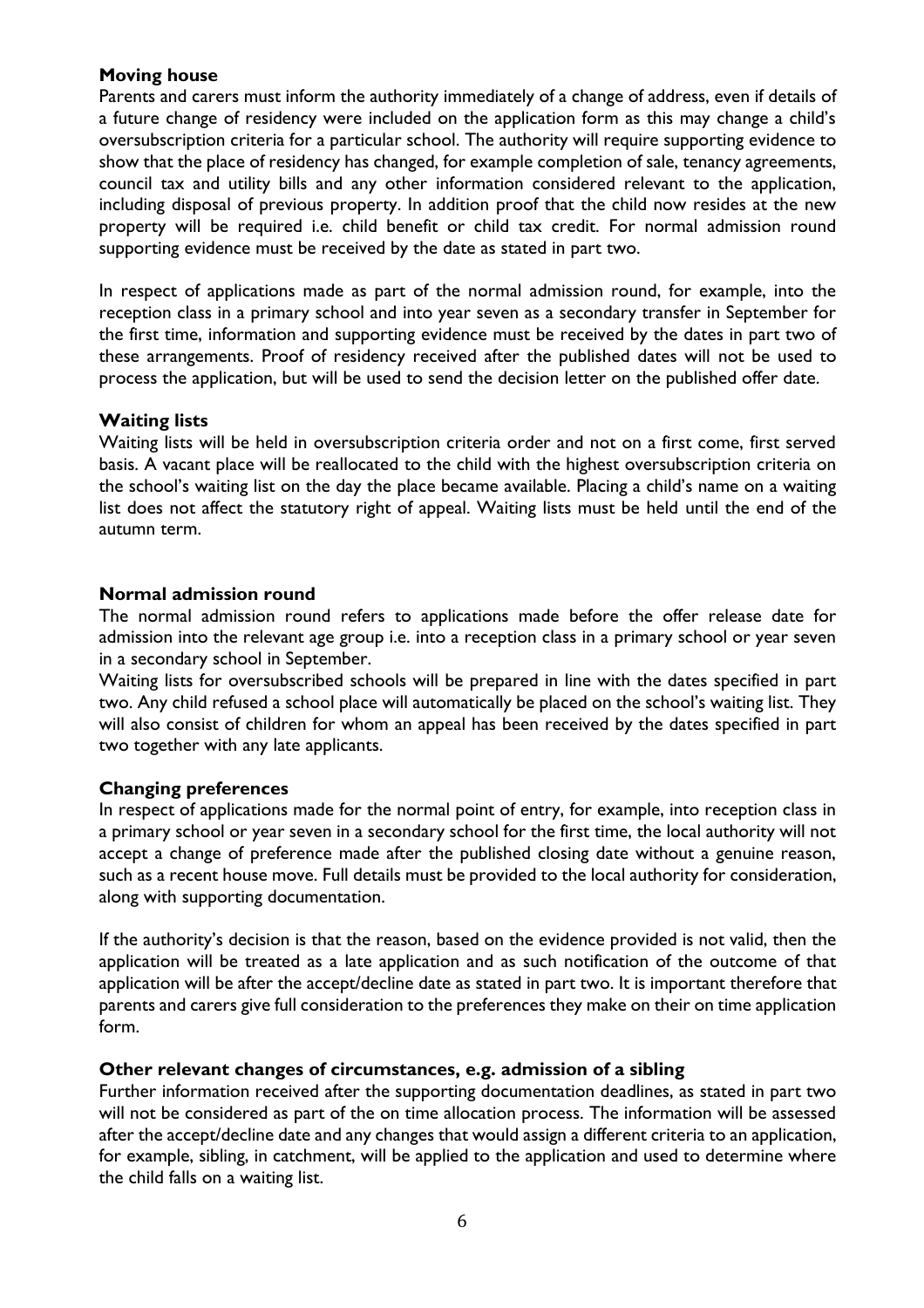### **Late applications – Normal admission round only**

Late applications for places at Cheshire West and Chester schools, i.e. applications not submitted to the authority by the relevant statutory closing date will be considered after all on time applications unless the local authority considers that there are good reasons for the application being late, which must be stated at the time of application, for example, exceptional medical reasons preventing an earlier application, late removal into the area. Supporting documentation must be provided. Where supporting documentation has been received by the date specified in part two of these arrangements and the authority has accepted reasons stated for the late application, the application will be considered as if it had been received on time.

Late applications and supporting documentation received after the dates specified will be considered after all on time applications even where the authority accepts that there are good reasons for the late application and as such these applications may be disadvantaged in the consideration of their preferences.

Late applicants will be advised of the outcome of their application after the published offer date specified in part two of these arrangements.

### **In year applications**

In year applications are those received after the 1 September into the relevant age group or at any time into any other year group.

Applications for admission are normally considered in relation to the availability of places in the child's chronological age group, other than in exceptional circumstances. In exceptional circumstances requests can be made for entry into a year group outside the chronological age range of a child. Parents and carers considering such a request must in the first instance speak to the head teacher of the school they will be applying for. The decision as whether it would be in the child's best interest to be educated outside the chronological year is determined by the head teacher of the schools concerned in agreement with the parent/carer.

Parents and carers, irrespective of where they reside who are seeking in year school places for schools and academies in Cheshire West and Chester authority are required to apply direct to the school or academy. Parents and carers must either complete an application form obtained from the school or complete an online form available on the local authority's website, which is directed to the school or academy for processing.

Waiting lists will be held for community and voluntary controlled schools in oversubscription criteria order and not on a first come, first served basis. Any child refused a school place will automatically be placed on the school's waiting list and will be considered together with children for whom an appeal has been received and any new applicants. Schools will be responsible for administering and updating their waiting lists and must be clear to parents and carers as to how the waiting lists will be operated on an annual basis. A school place is not considered available until the school or academy is able to remove a child from roll according to the local authority's safeguarding protocol. Parents and carers must notify the school if there are any changes in circumstances that would impact their oversubscription criteria for the waiting list.

The holding of in year waiting lists for aided, foundation, studio, free schools and academies will be determined by the school or academy.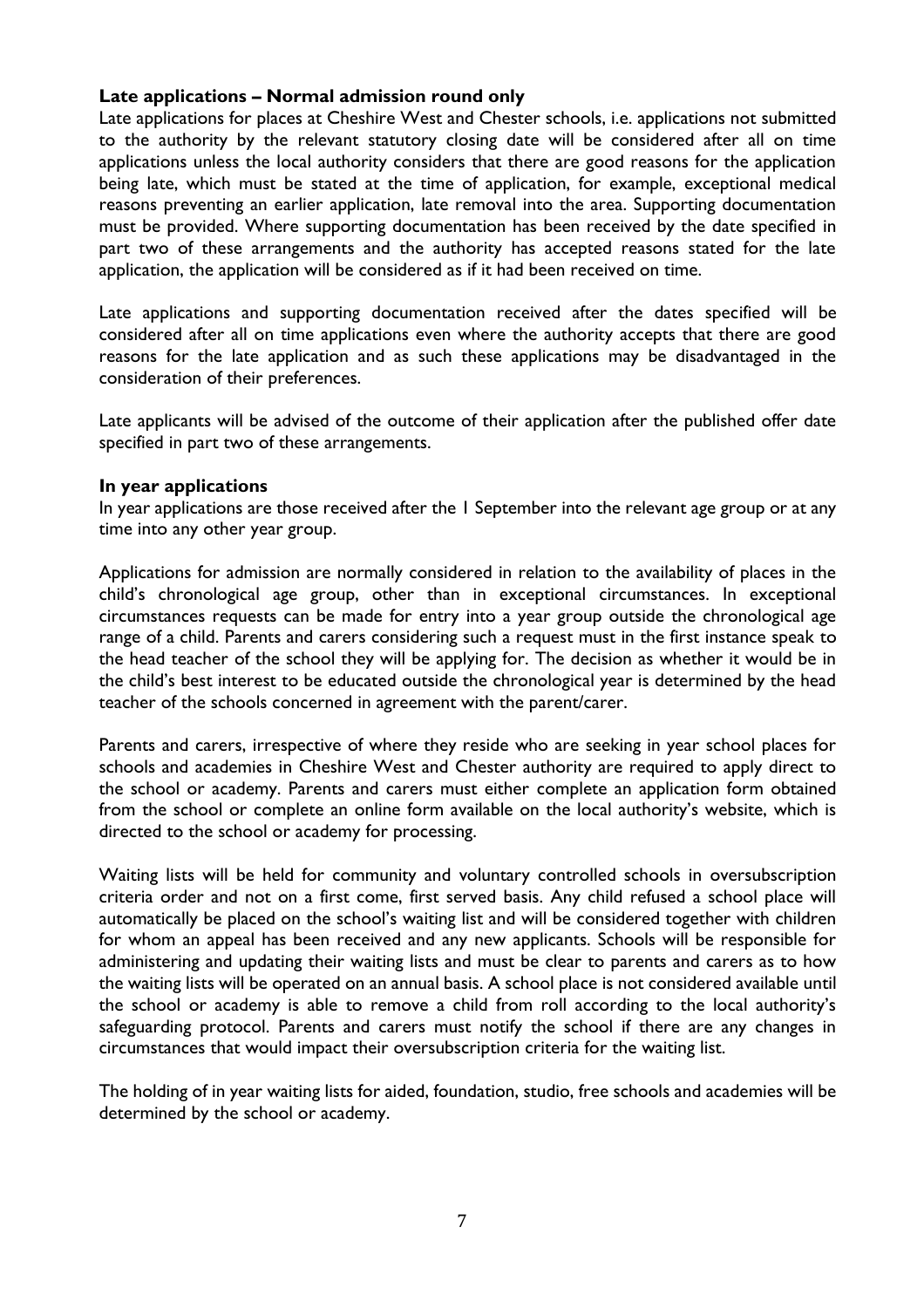# **Right of appeal**

Parents and carers who are not offered a place for their child at a school stated as a preference have a right of appeal to an independent appeals panel. Parents can submit an appeal in respect of each school for which admission has been refused. Application forms to appeal against a decision by the local authority to refuse admission to a community or voluntary controlled school are available on the authority's website or can be obtained by contacting the authority. All appeal application forms for community or voluntary controlled schools must be returned to the school admissions team within 20 school days of the issue of the refusal notification.

### **Repeat applications and appeals**

Repeat applications and appeals will not be considered within the same school year, unless the parent, carer or school's circumstances have changed significantly since the original application was made. Full details of the change of circumstances must be provided for consideration by the local authority.

Vacancies occurring in a year group which was fully subscribed at the time of the initial application will be deemed to constitute a significant change in the school's circumstances and a repeat application will be permitted.